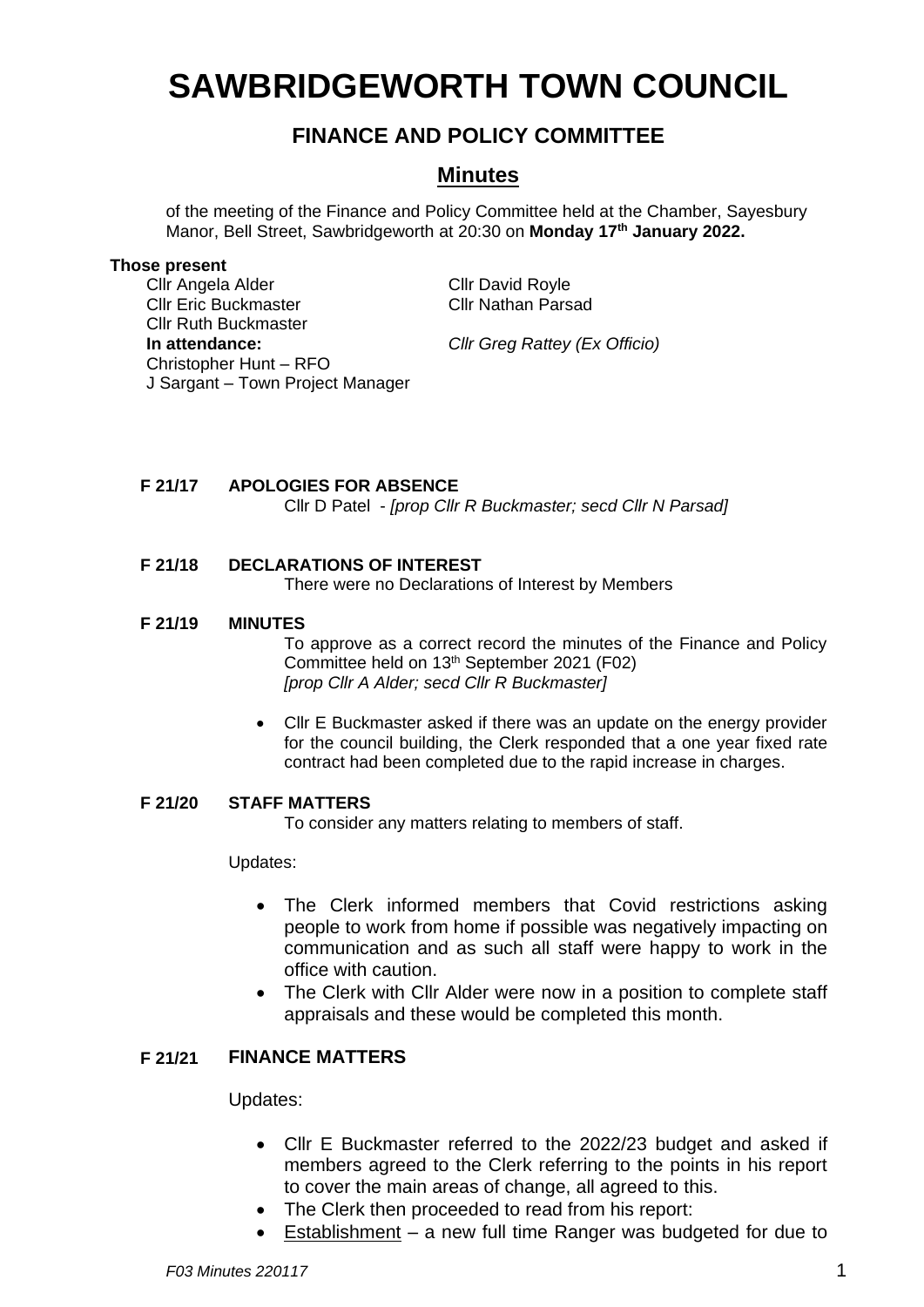the increase in land management and to save on outsourcing to contractors

• Finance and Policy – the office will move over to a VOIP internet phone system to save money. Computer numbers will be reduced and the website to be upgraded.

Cllr Royle asked if the Eco Audit had impacted on the budget, the Clerk responded that green energy providers had been contacted but were very expensive, so it was agreed for this year to go for a cheaper option until the energy costs had stabilised.

- Estates storage continues to be expensive and alternative locations are being sought but difficult to find locally
- Amenities Amin areas are allotments, Cemetery, West Road Play area and Orchard management.

Cllr Alder asked if the new West Road allotments could have funding from the developer to ensure they don't run at a loss. Cllr E Buckmaster stated that this was not likely. Cllr R Buckmaster enquired to the cutting of the grass in the orchard as it had not been completed, the Project Manager said part payment had been made only and it was the site that affected the ability to complete a full grass cut.

- Operations Bell Street toilets were generating money from users. A lawnmower is required due to the current one getting old and CCTV is to be extended in the town and all had been budgeted for.
- Events Local Market to start, Fun On The Field to go ahead, Christmas event to be repeated as they were pre Covid restrictions.

Cllr Furnace asked if the Town Selfie Walk was budgeted for which the Clerk informed it was.

- Projects the Town Green project had been budgeted for another ten thousand pounds added to reserves to support the project.
- Civic Event Mayor Civic Dinner event to go ahead this year.
- $SawboBus funding has been stopped by East Herts District$ Council and funding is being sought from several sources to maintain the service.

Options regarding funding were:

- 1. Do nothing, bus service to be terminated
- 2. A small fee, £2 per day for passengers, STC subsidy at previous investment of £15,000. This may be sufficient to maintain the service and sponsorship and further funding streams are being explored. The introduction of a fare may reduce numbers further for those who are not willing to pay.
- 3. Reduce the fee to £1 per day for passengers increasing STC's subsidy to £25,000

It was agreed by all members recommendation 3 was preferred and to promote the service, seek sponsorship and any other funding that may be available. It was recognised the service was valued by the users who are predominantly who are at risk of socially isolated and offered them access to local amenities.